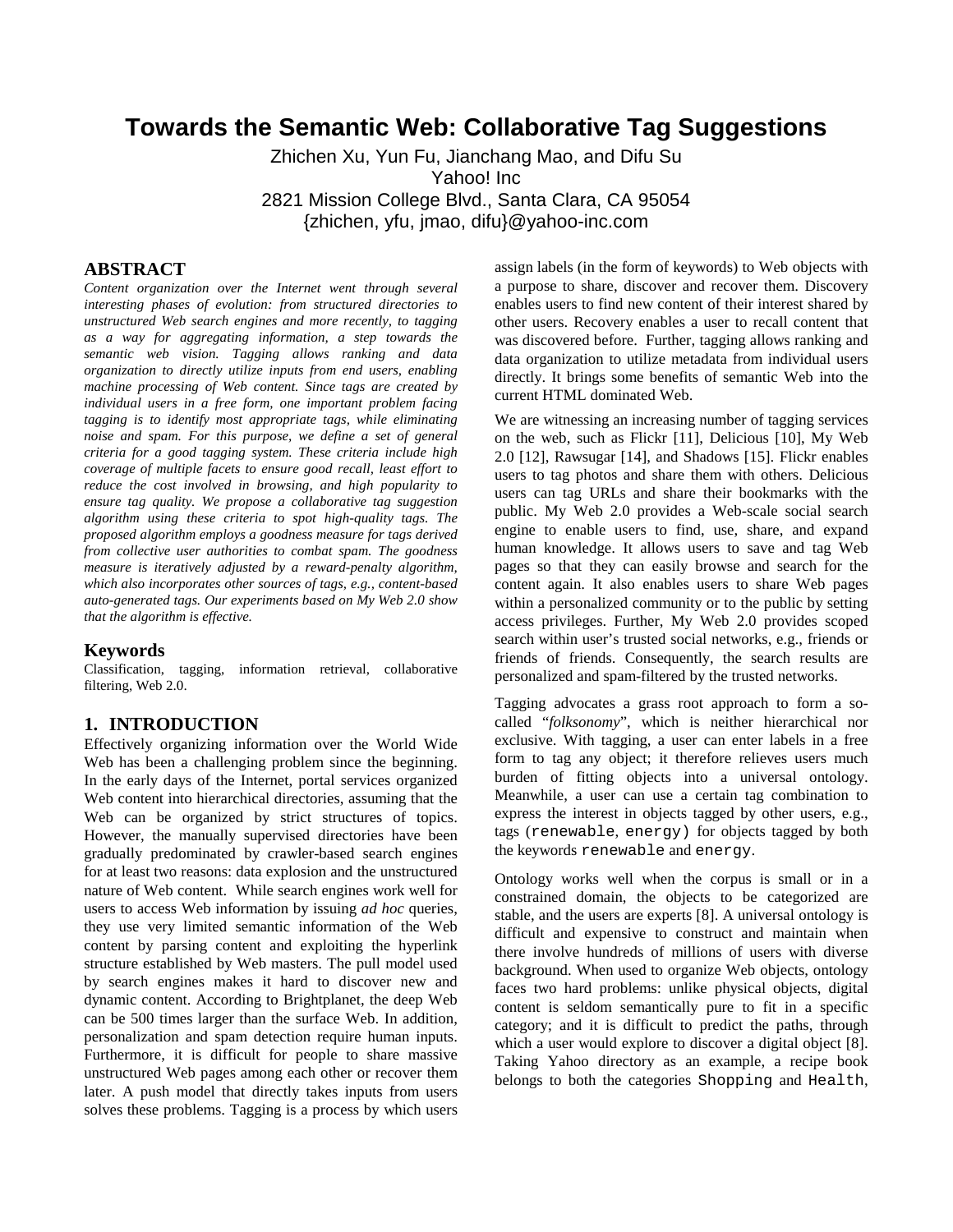since it is hard to predict which category an end user would perceive to be the best fit.

Tagging bridges some gap between browsing and search. Browsing enumerates all objects and finds the desirable one by exerting the *recognition* aspect of human brain, whereas search uses *association* and dives directly to the interested objects, and thus is mentally less obnoxious [9].

The benefits of tagging do not come without a cost. For instance, the number of tags in a social network multiples like rabbits [13]. The structure in traditional hierarchy disappears: Tagging relates to faceted classification, which uses clearly defined, mutually exclusive, and collectively exhaustive aspects to describe objects. For instance, a music piece can be identified by facets such as artist, album, genre, and composer. Faceted systems fail to dictate a linear order in which to experience the facets, a step crucial for guiding the users to explore this system. Since tags are created by end-users in a free form, they can be chaotic when compared with a faceted system constructed by experts. This lack of order and depth can result in a disaster, leaving the users muddled in a "hodgepodge" [13].

To remedy the shortcomings of tagging, we advocate using collaboratively filtering to automatically identify highquality tags for users, leveraging the collective wisdom of Web users. Specifically, this paper makes the following contributions:

- We discuss the desirable properties of a good tagging system, which include: (a) *high coverage of multiple facets*, (b) *high popularity*, and (c) *least-effort*. Faceted and generic tags can facilitate the aggregation of objects entered by different users. It makes discovery and recovery of tagged content easier. Tags used by a large number of people for a given object are less likely to be spam and more likely to be used by a new user for the same object. Least-effort has two meanings: The number of objects identified by the suggested tags should be small, and the number of tags for identifying an object should be minimized as well. This enables efficient recovery of the tagged objects.
- We propose collaborative tagging techniques that suggest tags for an object based on what other users use to tag the object. This not only addresses the vocabulary divergence problem, but also relieves users the obnoxious task of having to come up with a good set of tags.
- We propose a reputation score for each user based on the quality of the tags contributed by the user.
- By introducing the notion of "virtual" users, our tag suggestion algorithm incorporates not only usergenerated tags but also other sources of tags, such as



**Figure 1. Tag browsing via filtering. The objects tagged by the tag "***folksonomy***" intersect with those tagged by the tags "***tagging***" and "***ontology***." Therefore, the tags "***tagging***" and "***ontology***" are related to the tag "***folksonomy***."** 

tags auto-generated via content-based or context-based analysis.

We have implemented a simplified tag suggestion scheme in My Web 2.0. Our experience shows that this simple scheme is quite effective in suggesting appropriate tags that possess the properties proposed by us for a good tagging system.

The rest of the paper is organized as follows: Section 2 discusses an important usage of tags for relational browsing. Section 3 describes a set of criteria for selecting high quality tags and proposes an algorithm for tag suggestion. In section 4, we illustrate our algorithm with a few examples. We conclude in Section 5.

# **2. RELATIONAL TAG BROWSING**

Tagging is a tool to organize objects for the purposes of recovery and discovery. Unlike scientific classification, which forces a hierarchical structure on objects, tagging organizes objects in a network structure, thus making it suitable to organize Web objects, which lack a clear hierarchical structure by nature. Tagging, when combined with search technology, becomes a powerful tool to discover interesting Web objects. With the help of search technology, tagged objects can be browsed or searched for. The way tags work is analogous to filters. They are treated as logical constraints to filter the objects. Refinement of results is done through strengthening the constraints whereas generalization is done by weakening them. E.g., tag combination (2006, calendar) strengthens tag (2006) and tag (calendar).

Figure 1 illustrates how tags can be used as a filtering mechanism for browsing and searching for objects. In My Web 2.0, we explore the co-occurrence of tags to enable tag browsing through progressive refinement. When a user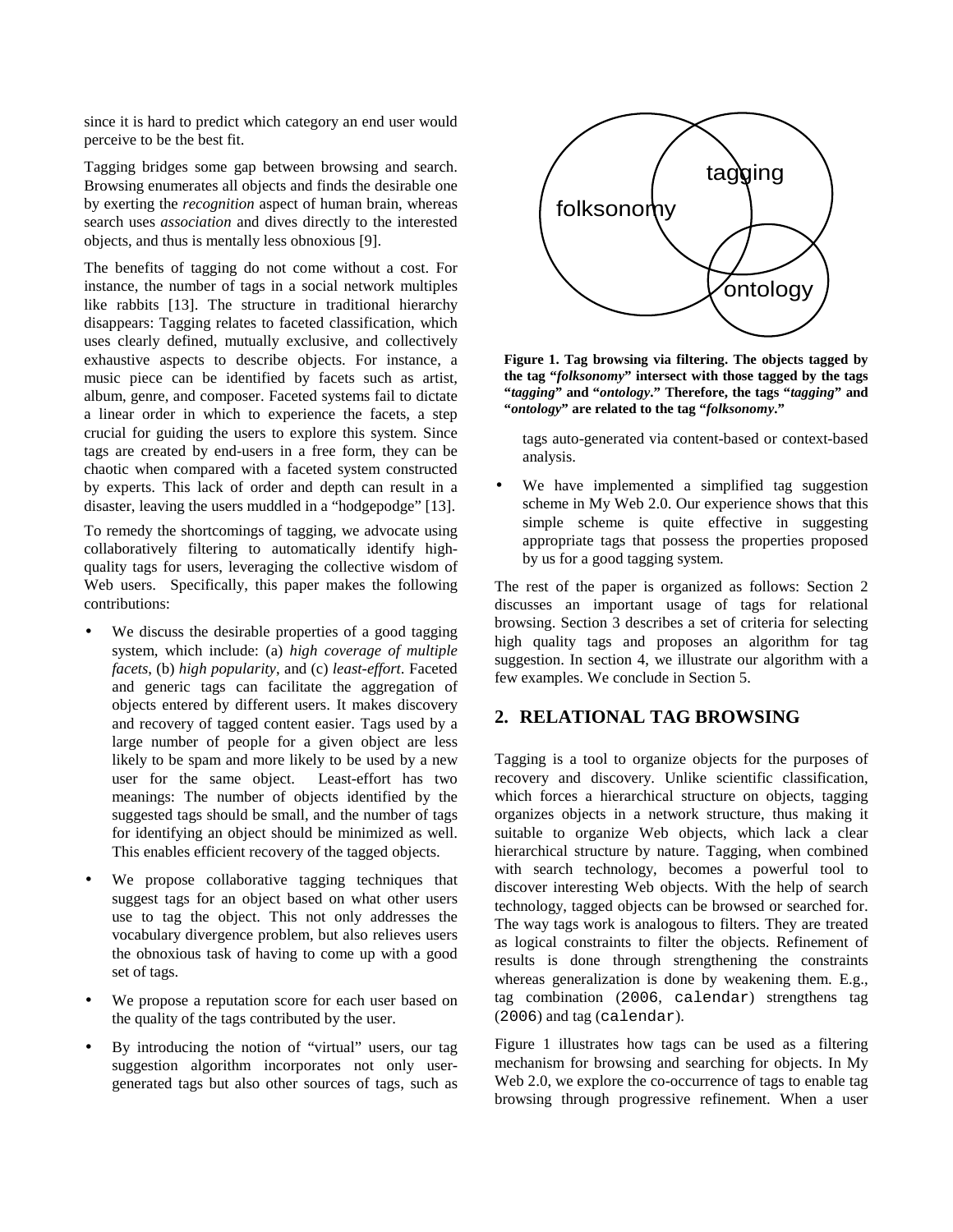selects a tag combination, the system returns the set of objects tagged with the combination. Meanwhile, it also returns the tags that relate to the selected tags, which are those co-occur with the selected tags. In Figure 1, the tags (tagging) and (ontology) relate to the tag folksonomy.

In the next section, we describe our collaborative tag suggestion algorithm.

# **3. COLLABORATIVE TAG SUGGESTION**

## **3.1 A taxonomy of tags**

Before presenting the algorithm, we first describe the categories of tags that we observe on My Web 2.0.

- 1. Content-based tags: Tags that describe the content of an object or the categories that the object belongs to, e.g., Autos, Honda Odyssey, batman, open source, Lucene, and German Embassy. These tags are usually specific terms and are common in My Web 2.0.
- 2. Context-based tags: Tags that provide the context of an object in which the object was created or saved, e.g., tags describing locations and time such as San Francisco, Golden Gate Bridge, and 2005-10-19.
- 3. Attribute tags: Tags that are inherent attributes of an object but may not be able to be derived from the content directly, e.g., author of a piece of content such as Jeremy's Blog and Clay Shirky.
- 4. Subjective tags: Tags that express user's opinion and emotion, e.g., funny or cool.
- 5. Organizational tags: Tags that identify personal stuff, e.g., my paper or my work, and tags that serve as a reminder of certain tasks such as to-read or to-review. This type of tags is usually not useful for global tag aggregation with other user's tags.

Golder and Huberman have also discussed tag categorization [3].

## **3.2 Criteria for good tags**

In a large scale tagging system like My Web 2.0, an object is usually identified by a group of tags. A specific tag is efficient to identify an object but less useful for other people to discover new objects. In contrast, a generic tag is useful for discovery but not effective to narrow down objects. Tagging an object with a good set of tags helps both discovery and recovery. We argue that a good tag combination should have the following properties.

**High coverage of multiple facets.** A good tag combination should include multiple facets of the tagged objects. For example, tags for a URL to a travel attraction site may include generic tags such as category (travel), location (San Francisco), time (2005), specific tag (Golden Gate Bridge), and subjective tag (cool). Generic tags facilitate the aggregation of the content entered by different users and thus are often used for a large number of objects. The larger the number of facets the more likely a user is able to recall the tagged content.

**High popularity.** If a set of tags are used by a large number of people for a particular object, these tags are less likely to be a spam. They are more likely to uniquely identify the tagged content and the more likely to be used by a new user for the given object. This is analogous to the term frequency in traditional information retrieval.

**Least-effort**. The number of tags for identifying an object should be minimized, and the number of objects identified by the tag combination should be small. As a result, a user can reach any tagged objects in a small number of steps via tag browsing.

**Uniformity (normalization)**. Since there is no universal ontology, tags can diverge dramatically. Different people can use different terms for the same concept. In general, we have observed two general types of divergence: those due to syntactic variance, e.g., blogs, blogging, and bog; and those due to synonym, e.g., cell-phone and mobile-phone, which are different syntactic terms that refer to the same underlying concept. These kinds of divergence are a double-edged sword. On the one hand, they introduce noises to the system; on the other hand it can increase recall. The right thing to do is to allow the users to use whatever form they like but to collapse the variances to an internal canonical representation.

**Exclusion of certain types of tags.** For example, personally used organizational tags are less likely to be shared by different users**.** Thus, they should be excluded from public usage. Rather than ignoring these tags, My Web 2.0 includes a feature that auto-completes tags as they are being typed by matching the prefixes of the tags entered by the user before. This not only improves the usability of the system but also enables the convergence of tags.

Our criteria are based on study of tag usage by real users in My Web 2.0. Figure 2 shows the rank of a tag versus the number of URLs labeled by the tag in a log-log scale, which demonstrates a Zipf-like distribution. The figure only shows a subset of data publicly shared by users. We excluded three system introduced tags, which are automatically generated for Web objects imported from other services. Our data shows that people naturally select some popular and generic tags to label their interested Web objects. The most popular tags include *music, news, software, blog, rss, web, programming,* and *design*. These tags are convenient for users to recover and share with other users.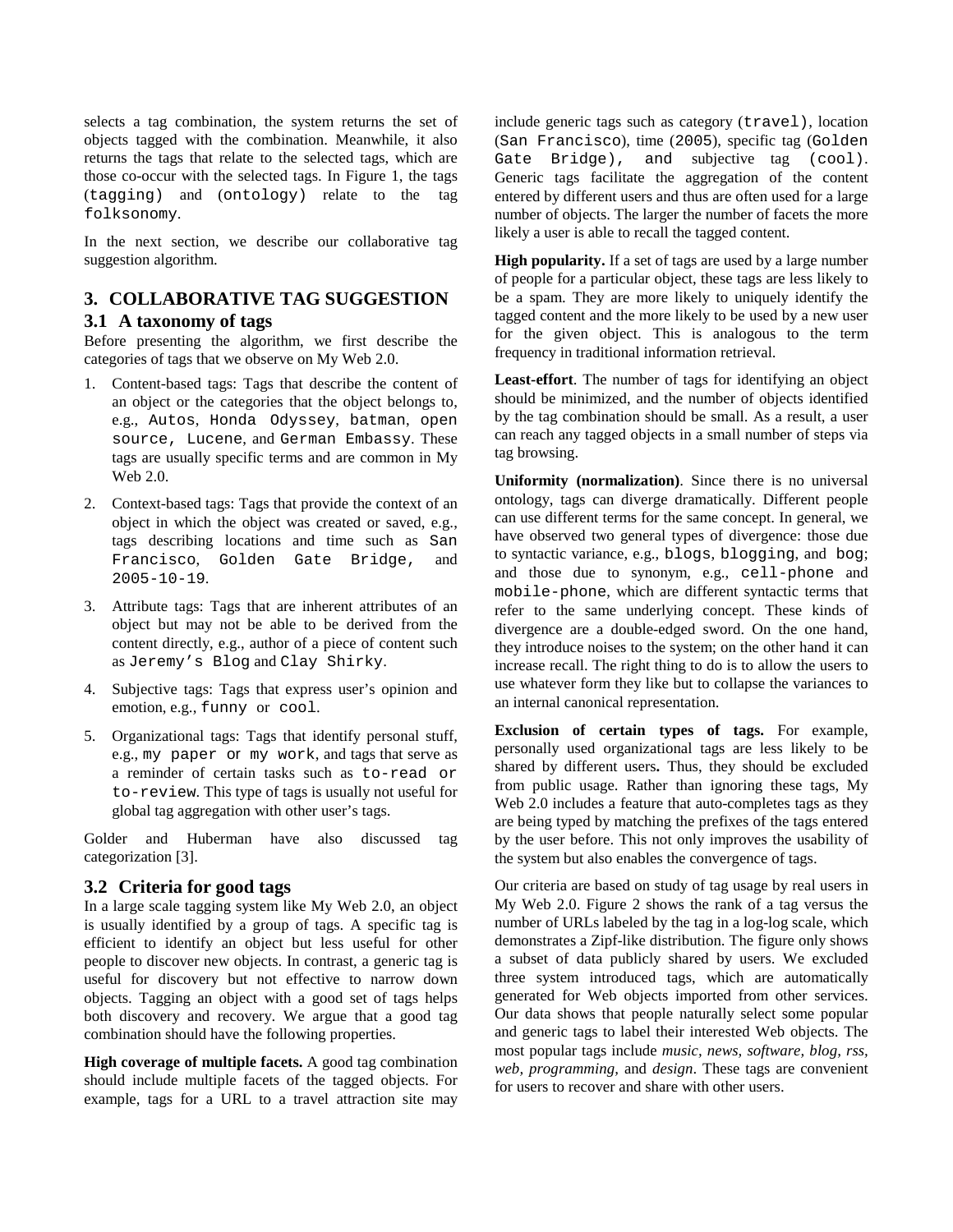

Figure 3 shows the distribution of the number of tags versus the number of Web objects tagged with the corresponding number of tags. From the figure, we can observe that *92%*  Web objects are labeled with equal or less than *5* tags, *79%* Web objects with equal or less than *3* tags. The figure demonstrates that our least-effort criteria will be acceptable by most users.

#### **3.3 Collaborative Tag Suggestions**

Our tag suggestion algorithm takes the above criteria into consideration. First, it favors tags that are used by a large number of people (with good reputation). Second, it aims to minimize the overlap of concepts among the suggested tags to allow for high coverage of multiple facets. Third, it honors the high correlation among tags, e.g., if tags a jax and javascript tend to be used together by most users for a given object, they should co-occur in our suggested tags. We first introduce some basic concepts and notations before presenting our tag suggestion algorithm:

- $P_s(t_i|t_j; o)$  --- the probability that an object *o* is tagged with  $t_i$  given it is already tagged with  $t_i$  by the *same* user. For the given object *o*, one way to measure such correlation between  $t_i$  and  $t_j$  is to divide the number of people who have tagged  $o$  with both  $t_i$  and  $t_j$  by the number of people who have tagged it by *t<sup>j</sup>* . Our algorithm honors such correlation when suggesting tags.
- $P_a(t_i|t_j)$  --- the probability that *any* object is tagged with  $t_i$ , given it is already tagged with  $t_j$  by *any* user. Such correlation can be measured as the number of people who have used both  $t_i$  and  $t_j$  over the number of people who have used with  $t_i$ . This probability indicates the overlap in terms of the concepts between  $t_i$  and  $t_{j_i}$ . To ensure that the suggested tags cover multiple facets, our algorithm attempts to minimize the



**Figure 2. Tag popularity Figure 3. Distribution of the number of Web objects tagged with the corresponding number of tags** 

overlap of the concepts identified by the suggested tags.

- $S(t, o)$  --- Goodness measure (score) of the tag t to an object *o*. We use the sum of the authority scores of all users who have assigned tag *t* to the object *o*. In a simple case where we assign uniform authority score of 1.0 for every user.
- $C(t)$  --- The coverage of tag *t*, defined as the number of different objects tagged by *t* with some dampening. In practice, the goodness measure can be enhanced by accounting for the coverage of a tag. The wider the coverage, the less specific the tag is to a given object. This is analogous to TF\*IDF used in traditional information retrieval.

The basic idea of our algorithm is to iteratively select the tags with the highest additional contribution measured by  $S(t, o)$  to the already selected tag set.  $S(t, o)$  is initialized to the sum of the authority scores (of all users who have assigned tag *t* to object *o*) multiplied by the inverse of *C(t)*. In the remainder of the paper, we ignore  $C(t)$  for simplicity of presentation. At each step, after a tag  $t_i$  is selected, we adjust the score for each remaining tag *t'* as follows:

• Penalize tag *t'* by removing the redundant information, e.g., by subtracting  $P_a(t'|t_i)*S(t_i,o)$  from  $S(t',o), i.e.,$ 

$$
S(t', o) = S(t', o) - P_a(t'/t_i) * S(t_i, o)
$$

This minimizes the overlap of the concepts identified by the suggested tags.

• Reward tag *t'* if it co-occurs with the selected tag *t<sup>i</sup>* when users tag object *o*.

 $S(t', o) = S(t', o) + P_s(t'/t_i; o) * S(t_i, o)$ 

Since, a user is not likely to tag a given URL using tags that are syntactic variances, e.g., blogs, blogging,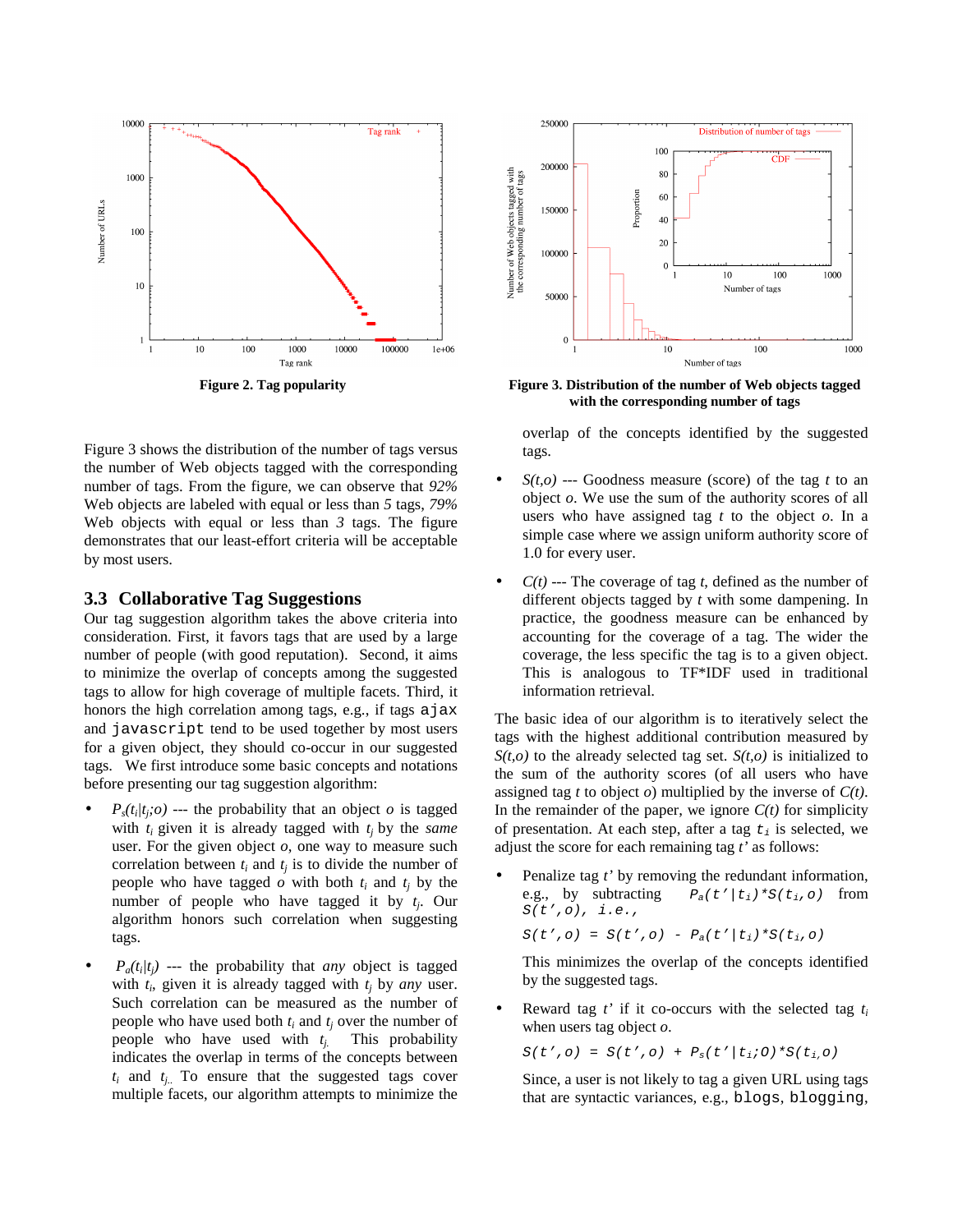and blog. This rewarding mechanism also improves the uniformity of the suggested tags.

This simple principle ensures that the suggested tag combination has a good balance between coverage and popularity.

The algorithm is summarized in Table 1. *T* is the set of tags assigned to a given object *o* by all users. The algorithm suggests a pre-specified number of  $K$  tags for object  $o$  to users based on the tags in *T*. The suggested tags are stored in *R*.

#### **Table 1. Basic Algorithm**

```
R = \{\}; // result tag set
T = all the tags assigned to object o by all users;
X = a set of excluded tags
K = pre-specified maximum number of suggested tags;
T = T - XiCompute S(t, o) for each t in T;
While (T \neq \text{empty AND } |R| < K) {
        //find the tag with the highest additional contribution
         t_i \in T AND S(t_i, o) \geq S(t_i, o) for t_i \in TAND j≠i 
         //remove the chosen tag from TT=T-\{\ t_i\};
        //adjust the additional contribution of the remaining tags
         foreach tag t' \in T {
                 S(t',o)=S(t',o)-P_a(t'|t_i)*S(t_i,o)+P_s(t'/t_i; o) * S(t_i, o); } 
        //record the chosen tag
         R = R \cup \{t_i\};}
```
Note that we have adopted a greedy approach to penalize and reward the tag score because of its efficiency, which is important for dealing with Web-scale data. Other more sophisticated algorithms are under investigation.

#### **3.4 Tag Spam Elimination**

As tagging becomes more and more popular, tag spam could become a serious problem. In order to combat tag spam, we introduce an authority score (or reputation score) for each user. The authority score measures how well each user has tagged in the past. This can be modeled as a voting problem. Each time, a user votes correctly (consistent with the majority of other users), the user gets a higher authority score; the user gets a lower score with more bad votes.

Let  $a(u)$  be the authority score of a given user  $u$ . As we have mentioned before, the goodness measure of a (tag, object) pair is the sum of the authority scores of all users who have tagged the object with the tag, that is

$$
S(t, o) = \sum_{u \in user(t, o)} a(u) \tag{1}
$$

Here  $user(t, o)$  denotes the set of users who have tagged a given object *o* with the tag *t*.

One simple way to measure the authority of a user is to assign authority score of the user according to the average quality of this user's tags (see Equation (2)).

$$
a(u) = \frac{\sum_{o \in object(u), t \in tag(o, u)} S(t, o)}{\sum_{o \in object(u)} tag(o, u)}
$$
(2)

In Equation  $(2)$ , *object* $(u)$  is the set of objects tagged by the user  $u$ , and  $tag(o, u)$  denotes the set of tags assigned to object  $o$  by user  $u$ . Equation (2) measures the average quality of a given user's tags. The authority score  $a(u)$  can be computed via an iterative algorithm similar to HITs [7]. Initially, we can set the weight of each user to be the same, e.g., 1.0.

The above formula treats heavy users the same way as light users. It does not distinguish people who introduce original tags from those who follow the steps of others. People who introduce original and high quality tags should be assigned higher authority than those who follow, and similarly for people who are heavy users of the system. One way to handle this is to give the user who introduces an original tag some bonus credit each time the tag is reinforced by another user.

If a tagging application also allows users to rate other users or tagged objects as in many open rating systems [4][5], the authority score from such open rating systems can be incorporated into our collaborative tag suggestion algorithm.

### **3.5 Content-based Tag Suggestions**

In addition to using tags entered by the real end-users as a source for tag suggestion, we can also suggest contentbased (and context-based) tags based on analysis and classification of the tagged content and context. This not only solves the cold start problem, but also increases the tag quality of those objects that are less popular.

One simple way to incorporate auto-generated tags is to introduce a virtual user and assign an authority score to this user. The auto-generated tags are than attributed to this virtual user. The algorithm described in Table 1 remains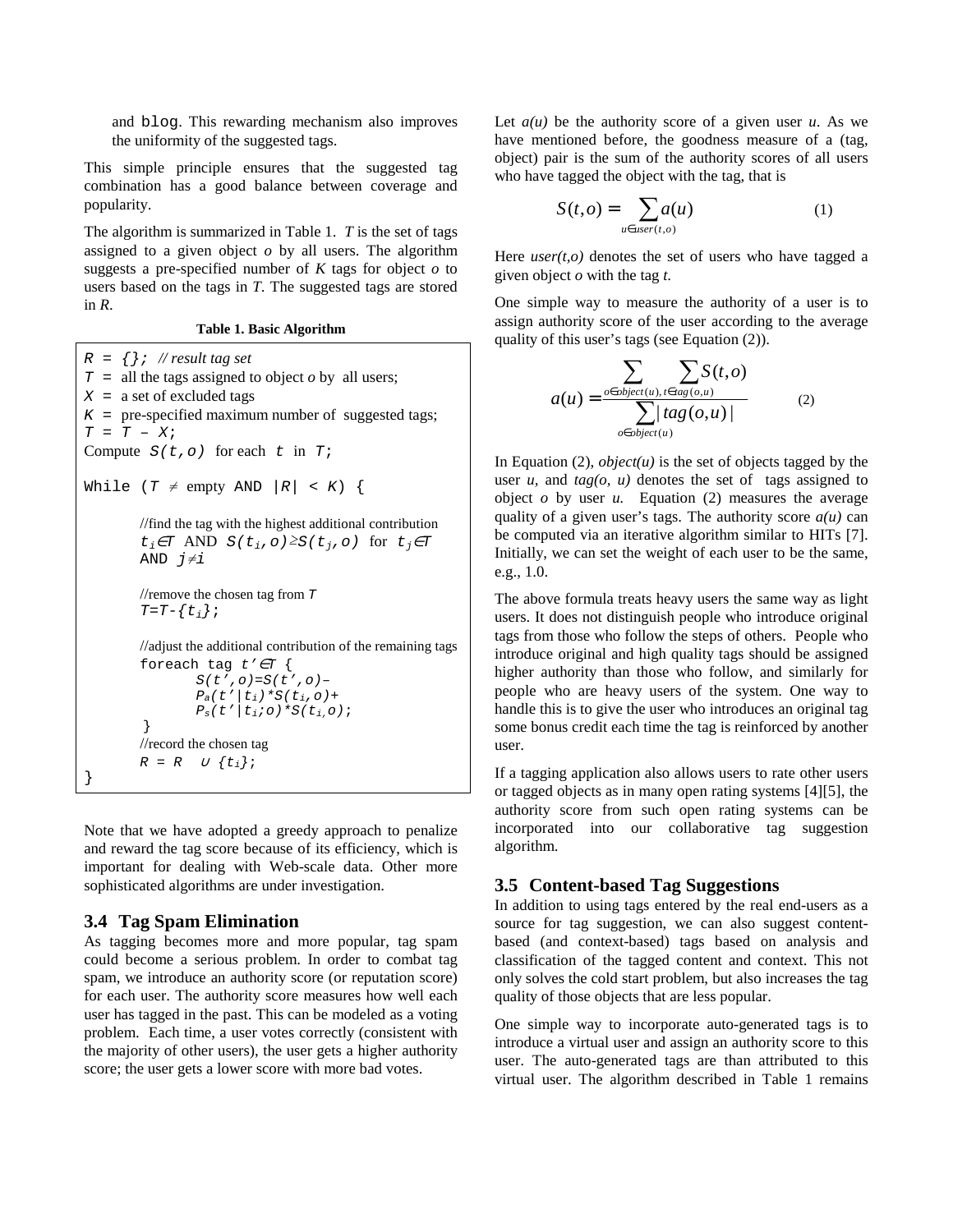|        | Base case                                           | $P_{\scriptscriptstyle{A}}$                         | $P_{\rm s}$                                           | $P_a$ AND $P_s$                                       | $P_a$ AND $P_s$ AND Syntactic<br>Variance Elimination |
|--------|-----------------------------------------------------|-----------------------------------------------------|-------------------------------------------------------|-------------------------------------------------------|-------------------------------------------------------|
| 2<br>3 | ajax,<br>javascript,<br>library,<br>ajax library,   | ajax,<br>library,<br>ajax library,<br>development,  | ajax,<br>javascript,<br>programming,<br>webdev.       | ajax,<br>javascript,<br>library,<br>programming,      | ajax,<br>javascript,<br>library,<br>programming,      |
| 6<br>8 | development,<br>programming,<br>wedev,<br>Reference | javascript,<br>programming,<br>reference,<br>webdev | Development<br>reference.<br>library,<br>ajax library | ajax library,<br>development,<br>webdev,<br>Reference | development,<br>reference,<br>webdev,<br>Ajax library |

**Table 2. Suggested Tags for the URL http://wiki.osfoundation.org/bin/view/Projects/AjaxLibraries** 

intact. This mechanism allows us to incorporate multiple sources of tag suggestions under the same framework.

## **3.6 Tag Normalization**

Collapsing syntactic variances of the same term can fit in the same algorithmic framework, for instance, by computing the bi-grams (shingles of two characters [1]) of the tags in the currently chosen tag set *C*. To adjust the additional contribution of another tag, we compute the set of bi-grams (*S*) of the tag. The additional contribution of the tag can be computed by multiplying its current value with the following factor, 1-  $|S \cap C|/|S|$ . Other techniques for improving tag uniformity include stemming, edit distance, thesauri, etc.

# **3.7 Temporal Tags**

Tags introduced are often time sensitive, e.g., due to recent events such as Katrina, shifting user interests, or announcement of new products. In My Web 2.0 we have seen a lot of such tags like iTune and ajax. Thus, a higher weight can be assigned to more recent tags than those introduced long time ago.

# **3.8 Adjustments**

Our algorithm considers a variety of factors simultaneously. Ideally, we would like to train our algorithm by adjusting the parameters, e.g., by dampening tag coverage score, and (ii) by adding coefficients to the penalizing and rewarding forces. What is interesting to speculate is that as an object is being tagged by more people, the penalizing and rewarding forces start to reflect more in the goodness measure.

# **4. EXAMPLES**

To see how effective our algorithm is, we use the URL http://wiki.osfoundation.org/bin/view/Projects/AjaxLibrarie s (saved in My Web 2.0) as an example. We compare several cases and show how the forces of penalty and reward interact. As a base case, we suggest tags by using the *S* score alone without penalty and reward adjustments. The suggested tags are listed in the first column in Table 2.

In the second case, we consider the penalty adjustment in the column labeled by  $P_a$ . In this case, javascript and webdev are pushed down in the list. This is due to the relative big overlap between ajax and javascript and the overlap between ajax and webdev. In our system,  $P_a$ (javascript|ajax)=0.37, and  $P_a$  (webdev|ajax) = 0.22.

In the third case (see the third column of Table 2), we consider the rewarding mechanism without factoring in penalties. As a result, the tags programming and webdev are pulled higher up in the list due to high *P<sup>s</sup>* values, where  $P_0$ (programming  $|a|$ jax)=0.31 and  $P_s$ (webdev|ajax)=0.26 respectively. Users who have tagged ajax for the URL also tagged the URL with tags programming or webdev.

The next experiment shows the results of the interaction between the forces of penalty and reward. The results are shown in the fourth column of Table 2. We observe that the joint force pulls the tag programming up but pushes the tag ajax library down.

If we need to suggest four tags to users, these tags would be ajax, javascript, library, and programming. We can see that this tag combination includes three fairly orthogonal facets; *JavaScript*, *library*, and *programming*. At the same time, it also honors the popular demand of users to include ajax along with javascript.

In the last column of Table 2, we show results with syntactic variance elimination, which pushes the redundant phrase ajax library to the bottom of our list. The order of the tags being suggested is also meaningful. What is more important to note is the intricate balance between the forces of reward and penalty.

Table 3 shows more examples of tag suggestions for URLs with variable popularity. We observe that the tags suggested by our algorithm both have good facet mix and are fairly indicative of the target objects.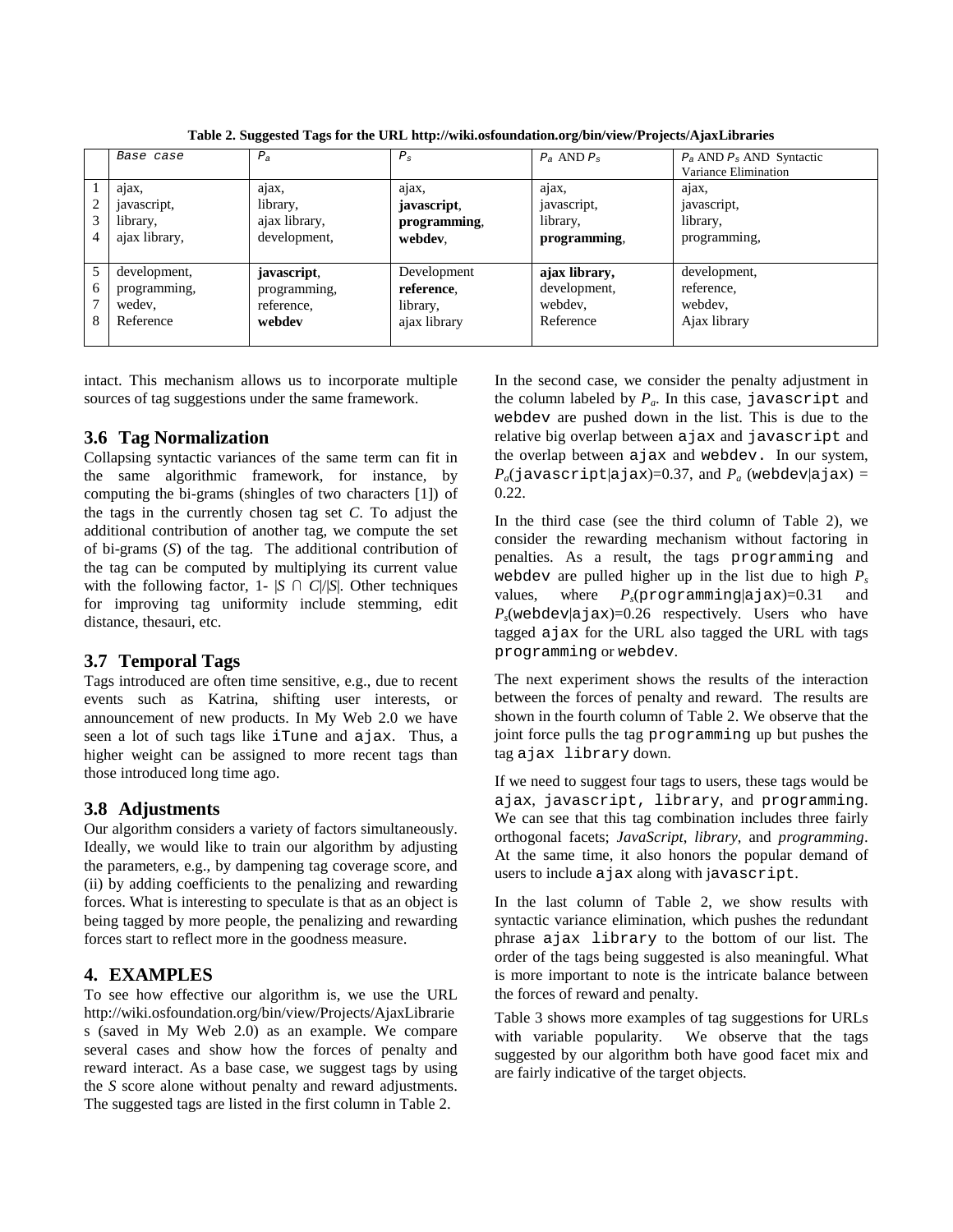| <b>URLs</b>                                    | <b>Suggested Tags</b>                                      |  |  |
|------------------------------------------------|------------------------------------------------------------|--|--|
| http://maps.yahoo.com/                         | maps, yahoo, directions, reference, map                    |  |  |
| http://www.php.net/                            | php, programming, opensource, php home page, development   |  |  |
| http://sourceforge.net/                        | open source, download, applications, programming, projects |  |  |
| http://code.google.com/                        | google, api, code, opensource, programming                 |  |  |
| http://delicious.mozdev.org/                   | firefox, del.icio.us, extension, tags, tools               |  |  |
| http://www.apple.com/                          | apple, mac, computer, ipod, itunes                         |  |  |
| http://azureus.sourceforge.net/                | bittorrent, software, p2p, java, windows                   |  |  |
| http://blogs.law.harvard.edu/tech/rss          | rss, specification, xml, rss-learning, web design          |  |  |
| http://eventful.com/                           | calendar, events, web2.0, community, tags                  |  |  |
| http://hymn-project.org/                       | itunes, ipod, aac, mp3, kickass                            |  |  |
| http://hype.non-standard.net/                  | music, mp3, blog, audio, aggregator                        |  |  |
| http://del.icio.us/                            | bookmark, del.icio.us, tagging, social, blog               |  |  |
| http://digg.com/                               | digg, news, daily, aggregator, rss                         |  |  |
| http://en.wikipedia.org/wiki/Main_Page         | encyclopedia, reference, wiki, knowledge, research         |  |  |
| http://johnvey.com/features/deliciousdirector/ | del.icio.us, ajax, javascript, tools, xml                  |  |  |
| http://maps.google.com/                        | maps, google, satellite, directions, search                |  |  |
| http://myweb2.search.yahoo.com/                | my web, yahoo, bookmarks, search, beta                     |  |  |
| http://next.yahoo.com/                         | vahoo, betas, next, 1 varios technologia, search           |  |  |

#### **Table 3. Tags suggested for URLs with varying popularity**

# **5. CONCLUSIONS**

The pull model widely adopted by search engines uses limited semantic information of Web content. This makes it hard to personalize search results, detect spam, and discover new or dynamic content. A push model that directly takes inputs from end users has the potential to address these problems. Tagging allows users to assign keywords to Web objects for sharing, discovering and recovering them. It allows ranking and data organization to utilize metadata from individual users directly, and brings some benefits of semantic Web into the current HTML dominated Web.

Since tags are created by individual users in a free form, one important problem facing tagging is to identify most appropriate tags, while eliminating noise and spam. We advocate using the collective wisdom of the Web users to suggest tags for Web objects. We discussed the basic criteria for a good tagging system and proposed a collaborative algorithm for suggesting tags that meet these criteria. Our preliminary experience shows that a simple embodiment of such an algorithm is effective. In the future, we plan to make the following improvements.

Improve tag browsing experience by applying the same principles in constructing tag cloud, e.g., by presenting tags with good facet mix while considering popularity and user interests. At a high-level, we will investigate how to bridge the gap between taxonomy and faceted systems to get the best of both worlds.

- Develop metrics to quantitatively measure the quality of suggested tags, and study how tag suggestion can help to facilitate convergence of tag vocabulary.
- Introduce automatically generated content-based tags and also consider the time-sensitivity of tags. This addresses the cold start problem as well as the evolution of concepts and user interests over time.
- Improve tag uniformity by normalizing semantically similar tags that are not similar in letters. The bi-gram method cannot achieve this. This would require incorporating certain linguistic analysis features.
- Using voting and existing tags alone may prevent new high-quality tags from emerging. It subsequently can make content discovery harder. In practice, we can do the following to avoid such limitation. (i) We could give new users bootstrapping time to establish their reputation. (ii) Rather than only relying on the tags assigned to a given object, we should also consider the tags across similar objects identified by clustering. (iii) We should allow tags assigned with low score by the algorithm to have opportunity to be judged by users. To do so, we can separate tags into buckets with different score ranges and display tags from each bucket. Thus, we get user's feedback on tags that are identified by the algorithm as having low quality.
- We are in the process of incorporating the full algorithm into My Web 2.0. Part of the challenge is to handle Internet-scale data and Yahoo-scale users.